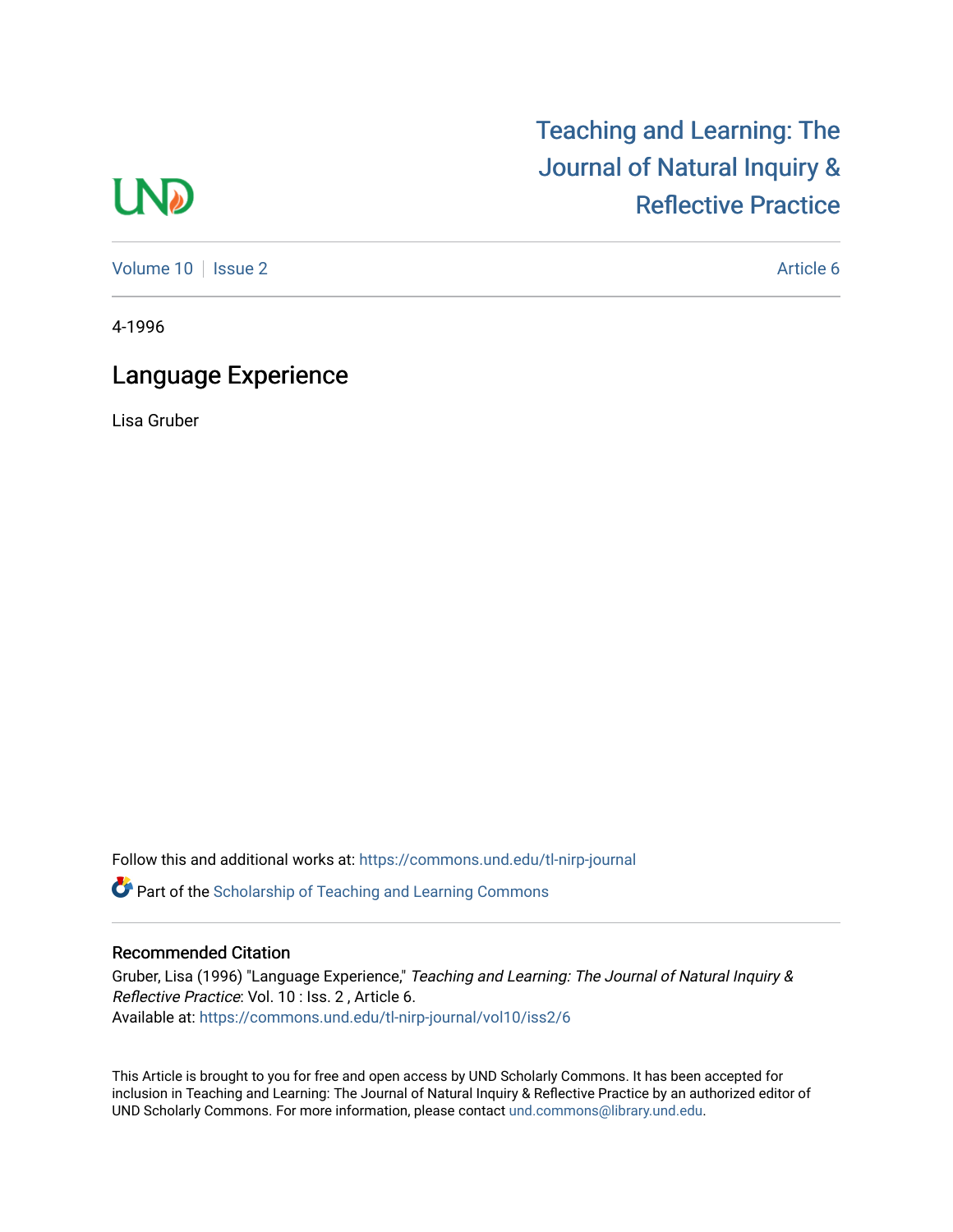#### **Language Experience**

**by** 

### **Lisa Gruber**

The language experience that I chose to do was to attend a 410 French literature class at North Dakota State University. The professor who taught this class was Dr. Paul Homan. There were seven female students at this class.

The class began with Dr. Homan speaking fluently in French. So, I began writing down some thoughts about this class. After a couple of minutes it was quiet, and when I looked up the class and professor were looking at me. I just sat there wondering why they were looking at me. Finally, a student beside me whispered, "That means 'welcome'." During this whole time they had been welcoming me to the class and I didn't even know it!

Next a student began giving a speech in French while standing in front of the room. Since I didn't know any French, I didn't understand what she was saying. I understood a few words since they must be the same in French and English. These words are "music," "professor," "university," and "educate." A student raised her hand during the speech and said "Pardon," so I knew this meant pardon me or excuse me. The speaker's gestures helped since she would shake her head for "no" or "yes." She also made the gesture for money by rubbing her fingers together. Now I'm assuming the speech is about a queen from France since the speaker held up a photo ofa woman with a crown and a map ofFrance. She pointed to various spots on the map, so the queen may have moved around during her life. This speech was humorous for the audience since they would chuckle occasionally. I enjoyed listening to her talk because her words flowed rather smoothly. However, I didn't really understand what she was saying. I wished I could have interpreted this speech because it sounded like an interesting, humorous story. Since I was so curious I asked the student sitting beside me, "Who was this queen?" She replied that it was Eleanor d'Aquitaine.

The second and third speech presenters used no visuals and made little use of gestures, so I understood even less. I'm assuming their speeches were about other French people, but I really have no idea. Once again, there were a couple of chuckles from the audience, so the characters may have led a comical life.

The fourth spokesperson talked about music instruments. She showed the class pictures of various instruments such as the flute, harp, guitar, and bells. Next, she brought out the tape player and played a short piece of instrumental music. Then she played a French tape of men and women singing a soothing, calming song. I was unable to understand the words due to the fact that it was all sung in French. During this speech I understood these words: "France," "popular," and "vocabular," which probably means "vocabulary." After her speech, the professor discussed the student's speech with the class. I was able to recognize a few English words. One of these words was "Hildegard Von Bingen." This woman may have been one of the singers or musicians on the cassette tape. Another word which I recognized was "Barnes and Noble." This may have been the bookstore where the speaker obtained the cassette tapes. Another word that I heard was "New Age." This may have meant the style of music or song that was on the cassette.

The professor spoke very fast. I felt that there was no way I was going to understand him when he spoke that quickly. He sat on the other side of the room so that he could judge his students. However, this hindered my interpretation of words that he was speaking. I felt fine at the beginning